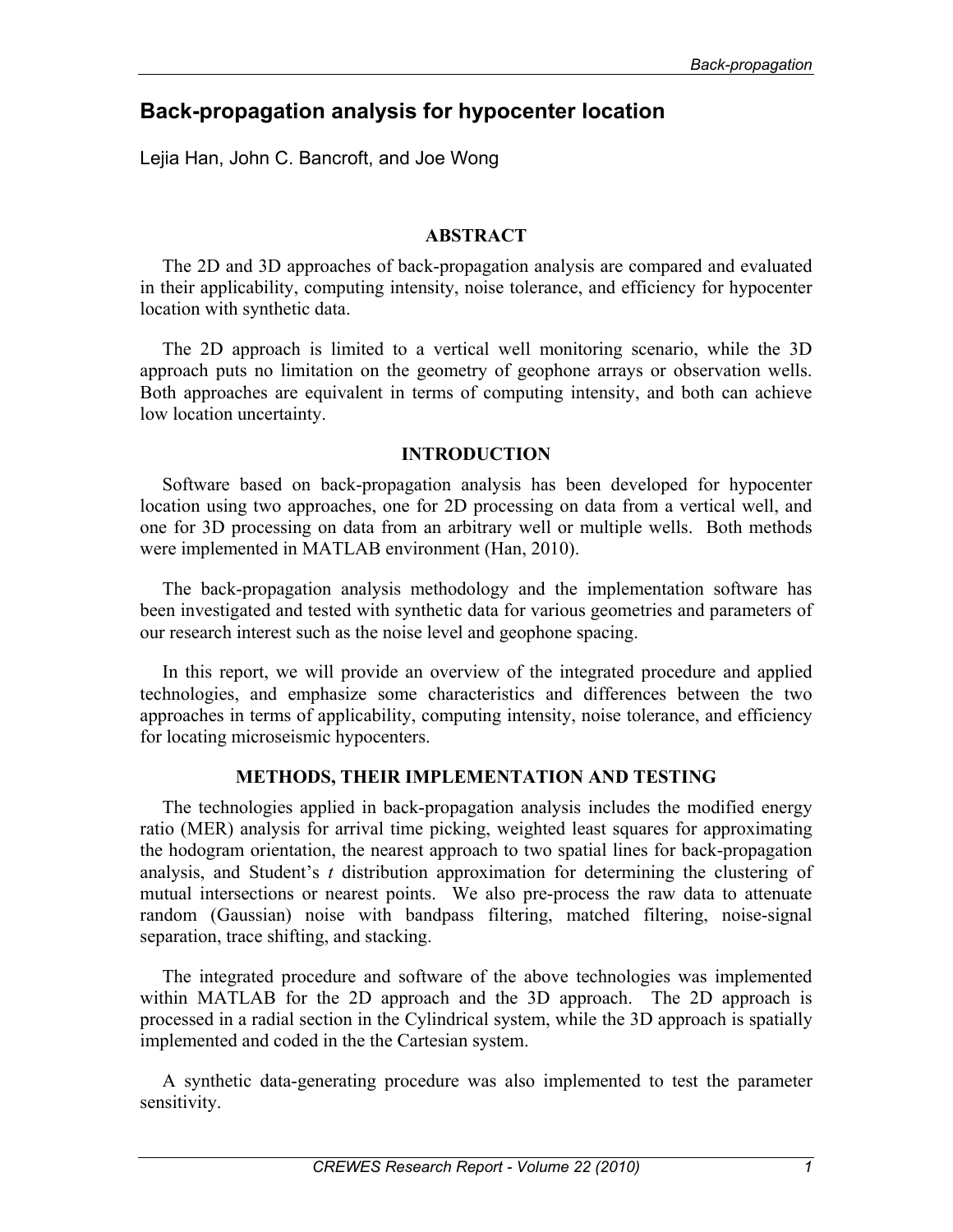We will summarize below some characteristics and conclusions pertaining to our methodology. More details can be found in another CREWES resort (Han and Bancroft, 2010).

# **THE LIMITED APPLICABILITY WITH THE 2D APPROACH**

The 2D approach is appropriate only for microseismic monitoring applications with a single vertical well; it is not appropriate for multiple vertical wells or any bent well, whether vertical, slanted, or horizontal.

The 2D approach uses a cylindrical coordinate system to project the 3C seismograms on both a radial plane and the map plane. With a homogenous and isotropic velocity model, propagation raypaths to a vertical array of geophones consist of a strict vertical plane if noise-free, as shown on the right of Figure  $1(a)$ , whereas raypaths on the map view coalesce into a single straight line, as shown on the right of Figure 1(b).



FIG.1 The applicability of 2D approach is limited in (a) to the single vertical well monitoring of 3C geophone, while the 3D approach in (b) can be applied to multi-well monitoring.

In contrast, the 3D approach puts no limit on the geometries of monitoring well, namely, it is applicable to arbitrary well, as shown in figure (b) either vertical (blue), or slant (green), or horizontal (pink). The difference is that raypaths from any non-vertical well either slant or horizontal will form a non-vertical plane at noise-free situation.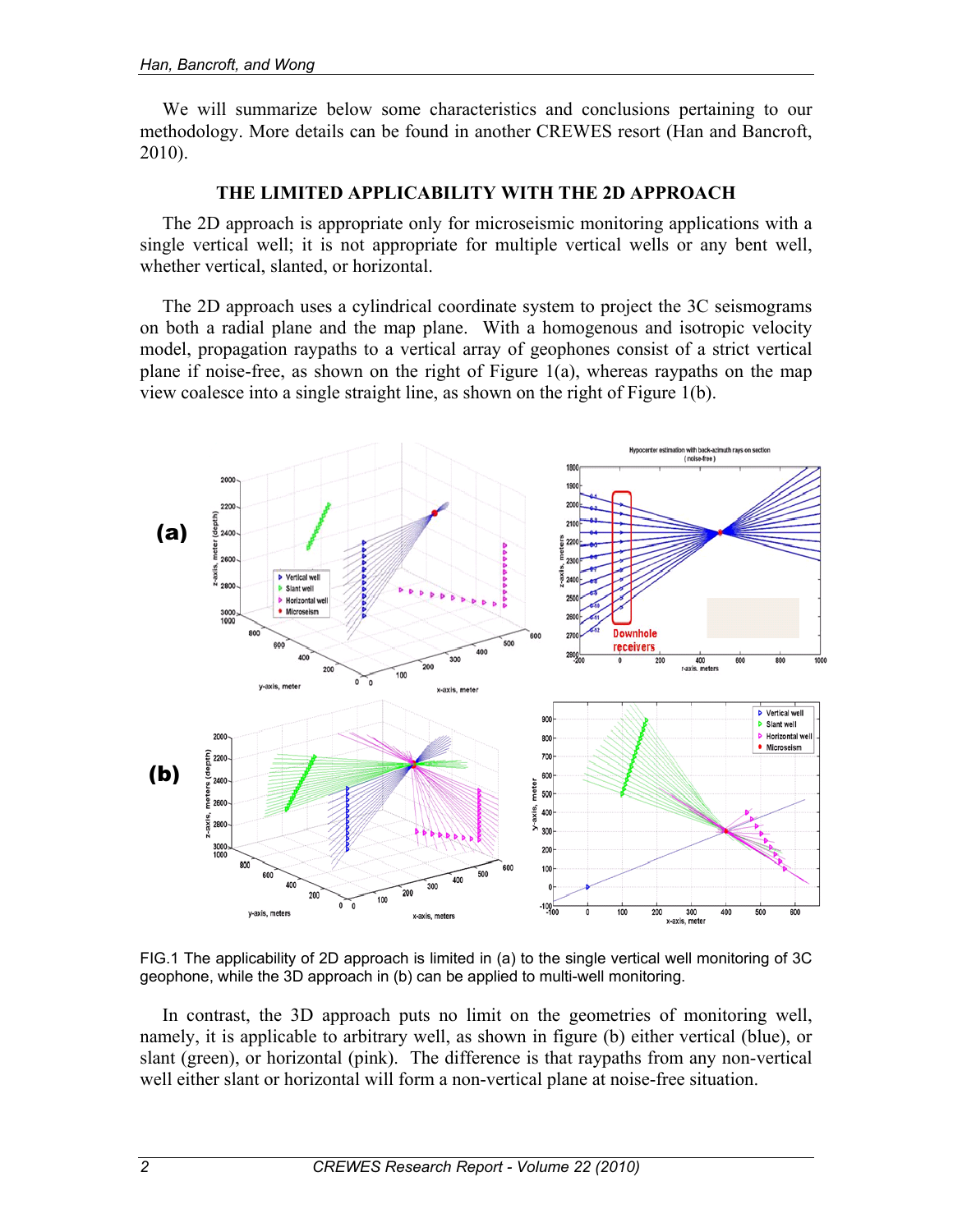Figure 1(b) shows the propagation raypaths from three different observation wells monitoring a single microseism in a homogeneous and isotropic earth, resulting from a noise-free recording simulation.

# **THE EQUIVALENT COMPUTING INTENSITY OF 2D AND 3D APPROACHES**

The computing intensity is equally low for either the 2D or 3D approach, as the underlying methods are essentially the same.

On 3C seismograms from a single vertical well, after first P-arrival picking with MER analysis and a set of noise attenuation processes, the back-propagation analysis is then accomplished on 2D planes with the cylindrical system by the 2D approach, while the 3D approach is implemented spatially in the Cartesian system. Both approaches require the following computations (here we are only concerned with computational efficiency; the matrices as defined in (Han, 2010) are not redefined here, but one induceded to illustrate the similarity in both methods, i.e.

1. The hodogram orientation by weighted least squares was implemented in the 2D approach with the following formulae:

$$
k_m = (G_x^T W_m^T W_m G_x)^{-1} G_x^T W_m^T W_m d_y
$$
  

$$
k_r = (G_r^T W_r^T W_r G_r)^{-1} G_r^T W_r^T W_r d_z
$$

where  $k_m$  and  $k_r$  represent the derived propagations in slopes on the map plane and the radial plane respectively;  $W_m$  and  $W_r$ , as well as  $G_x$  and  $G_r$ , are all matrices consisting of trace components, *dy* and *dz* are column vectors consisting of trace components.

Similarly, in the 3D approach, the hodogram orientation by weighted least squares again was implemented with the following formulae:

$$
n_x = (G^T W_x^T W_x G)^{-1} G^T W_x^T W_x d_x
$$
  

$$
n_y = (G^T W_y^T W_y G)^{-1} G^T W_y^T W_y d_y
$$
  

$$
n_z = (G^T W_z^T W_z G)^{-1} G^T W_z^T W_z d_z
$$

where  $n_x$ ,  $n_y$ , and  $n_z$  represent propagation directions in unit cosines along the *x*, *y*, and *z* axis respectively; *Wx*, *Wy*, *Wz*, and *G* are all matrix consisting of trace components, *dx*, *dy*, and *dz* are column vectors consisting of trace components as well.

Hence, in general, the 2D and 3D approach has the equivalent computing intensity for hodogram orientation of the propagation directions respectively.

2. Another important computational step within both approaches determines for the intersections or the nearest points of all pairs of available propagation directions, generally by the following formula: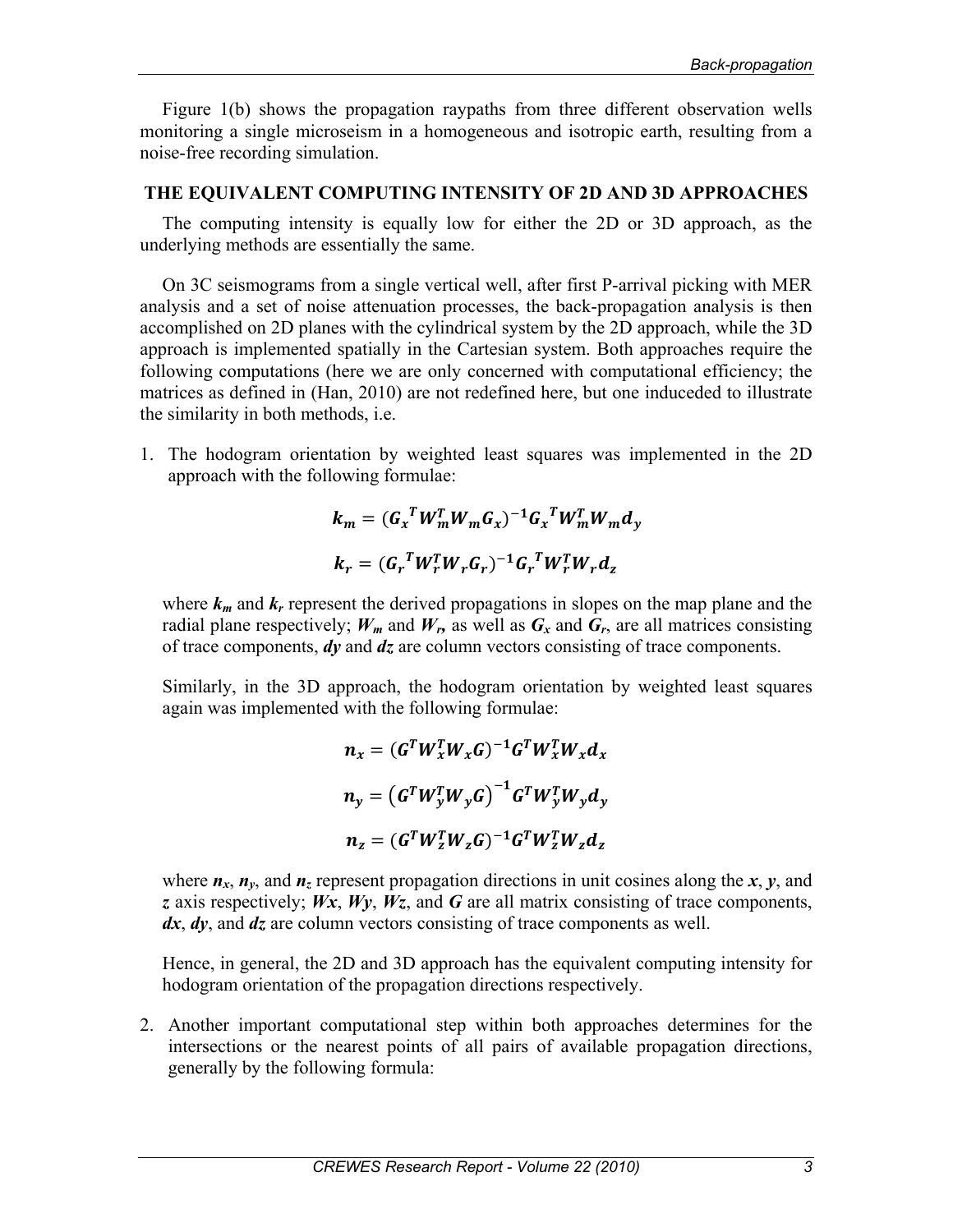$$
m_{svd} = V_p S_p^{-1} U_p^T d_g
$$

where  $m_{svd}$  provides the information to deduce the intersections or the nearest point for the 2D and 3D approach respectively;  $V$ ,  $S$ , and  $U$  are the singular value decomposition (SVD) components of the original matrix consisting of trace components, dg is a column vector consisting of geophone locations.

Therefore, both approaches are equivalent generally in computing the mutual intersections or the nearest points to non-intersecting lines.

3. The third computing step analyses the cluster of points which resulted from the above 2D and 3D calculations. As we only impose random noise in the testing data, we subject our data to Student's *t* distribution. The sample mean are used first to estimate the standard deviations, and then replaced by the modes of probability density functions in the following ways.

In the 2D approach, we use

$$
f(l|n) = \frac{\Gamma\left(\frac{n+1}{2}\right)}{\Gamma\left(\frac{n}{2}\right)} \frac{1}{\sqrt{n\pi}} \frac{1}{\left(1 + \frac{l^2}{n}\right)^{\frac{n+1}{2}}}
$$

$$
f(r|n) = \frac{\Gamma\left(\frac{n+1}{2}\right)}{\Gamma\left(\frac{n}{2}\right)} \frac{1}{\sqrt{n\pi}} \frac{1}{\left(1 + \frac{r^2}{n}\right)^{\frac{n+1}{2}}}
$$

$$
f(z|n) = \frac{\Gamma\left(\frac{n+1}{2}\right)}{\Gamma\left(\frac{n}{2}\right)} \frac{1}{\sqrt{n\pi}} \frac{1}{\left(1 + \frac{z^2}{n}\right)^{\frac{n+1}{2}}}
$$

where *f* represents the density function of *r*, *l* represents the raypaths on the map plane, *r* and *z* represent the raypath components along the radial and depth direction respectively;  $\Gamma$  represents the gamma function (i.e.  $\Gamma(x) = \int_0^\infty \xi^{x-1} e^{-\xi} d\xi$ ), and *n* represents the sample number.

In the 3D approach, we use

$$
f(x|n) = \frac{\Gamma\left(\frac{n+1}{2}\right)}{\Gamma\left(\frac{n}{2}\right)} \frac{1}{\sqrt{n\pi}} \frac{1}{\left(1 + \frac{x^2}{n}\right)^{\frac{n+1}{2}}}
$$

$$
f(y|n) = \frac{\Gamma\left(\frac{n+1}{2}\right)}{\Gamma\left(\frac{n}{2}\right)} \frac{1}{\sqrt{n\pi}} \frac{1}{\left(1 + \frac{y^2}{n}\right)^{\frac{n+1}{2}}}
$$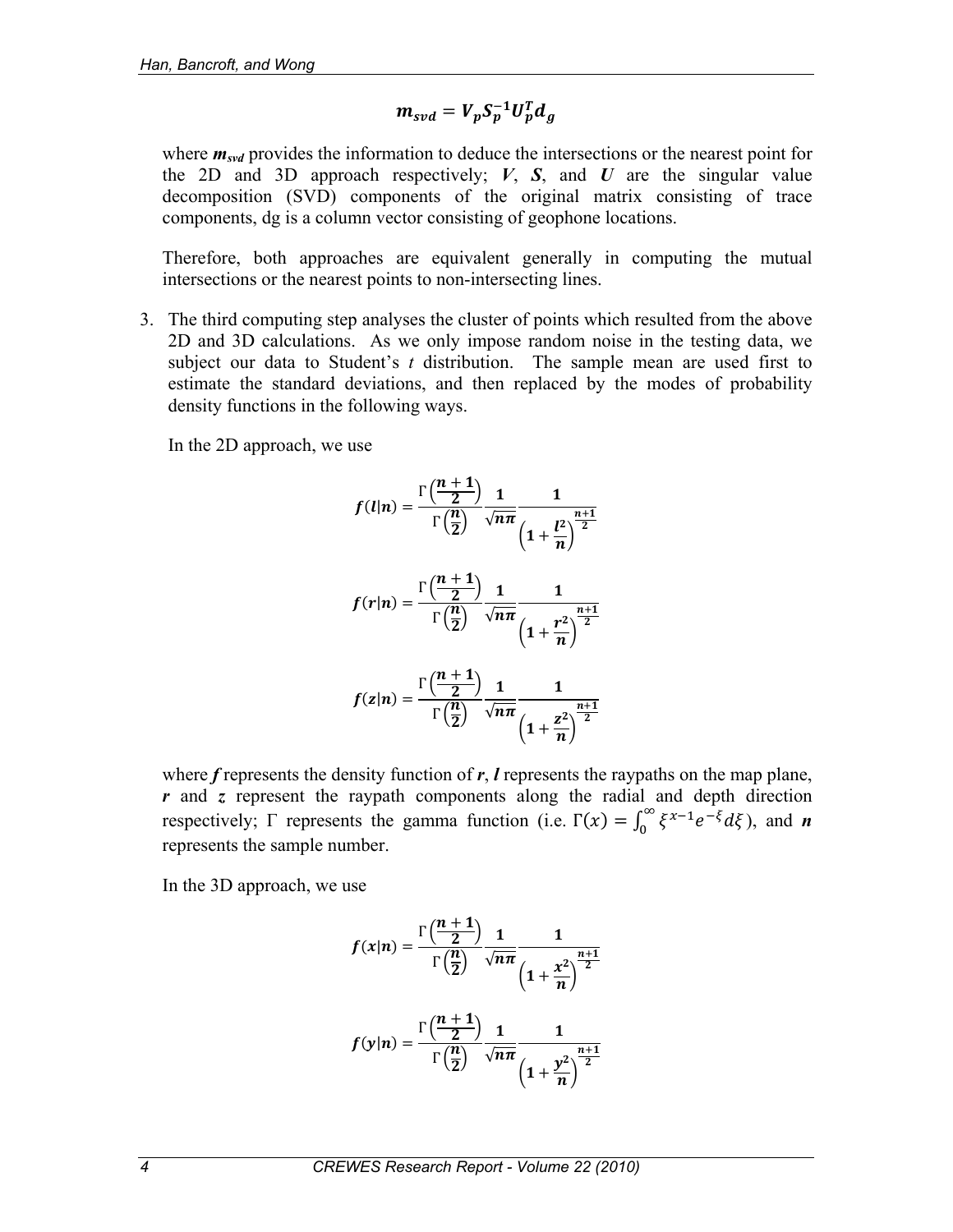$$
f(z|n) = \frac{\Gamma\left(\frac{n+1}{2}\right)}{\Gamma\left(\frac{n}{2}\right)} \frac{1}{\sqrt{n\pi}} \frac{1}{\left(1 + \frac{z^2}{n}\right)^{\frac{n+1}{2}}}
$$

where  $x$ ,  $y$ , and  $z$  represent the  $x-y-z$  components of the raypaths respectively;  $\Gamma$ represents the gamma function (i.e.  $\Gamma(x) = \int_0^\infty \xi^{x-1} e^{-\xi} d\xi$ ), and n represents the sample number.

Two iterations of the above calculation were conducted on our experimental data to determine the clustering points that are surrounding the hypocenter.

The computation intensity is quite low in the sense that no regressing or recursive calculation is involved, whereas iteration is common in inversion and migration methodologies.

Although the calculations above are presented differently for the 2D and 3D approaches, they are essentially the same mathematical series.

Therefore, we can conclude that both approaches have an equivalently low computing intensity.

While the computing intensity in our applications is higher with the 3D approach due to the higher number of geophones and hence the statistical samples, the computing complexity is not. The 2D approach was tested with a single vertical well, whereas the 3D approach was tested with a 3-well monitoring scenario of a single microseism, as shown in Figure 2, although it would work with any pair of the three well types, or even a single well.



FIG.2 The back-propagation analysis with the 3D approach. There are 44 propagation raypaths from the 3 wells: vertical (blue), slant (green), and horizontal (pink). Hence, 946 intersections or nearest points are obtained from mutual pairs of all raypaths.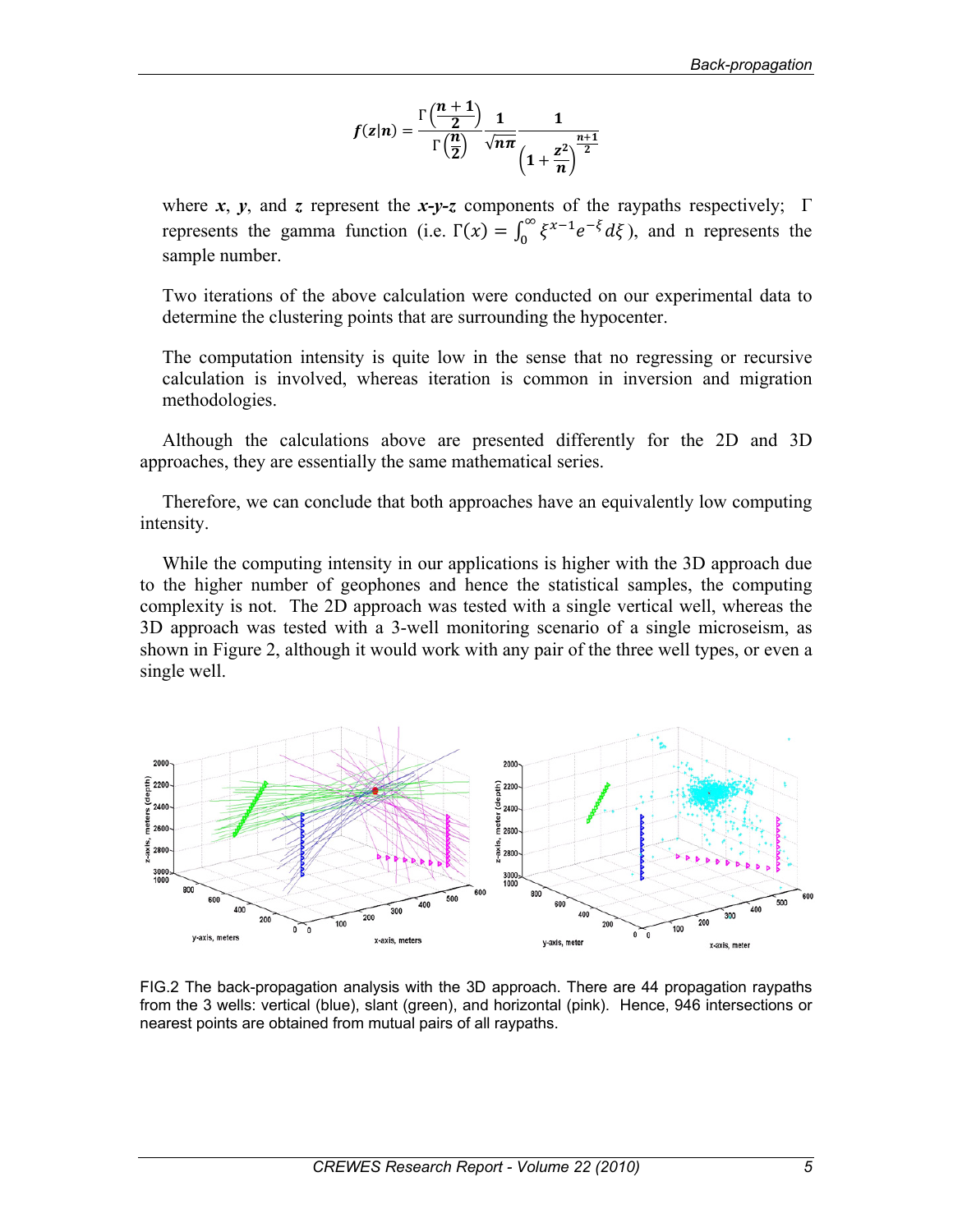## **THE HIGHER NOISE TOLERANCE WITH THE 3D APPROACH**

Improved noise tolerance is achieved by the picking accuracy of MER analysis, and the efficiency of noise attenuation processes being used in both 2D and 3D approaches.

MER analysis has demonstrated a higher picking accuracy than the standard STA/LTA method, as shown in Figure 3.



FIG.3 Comparisons of noise tolerance between MER analysis and the STA/LAT method at three noise levels, SNR=20, 5, and 3.

Further noise tolerance is obtained by the noise attenuation pre-process, as shown in figure 4. The processing pool includes the bandpass filtering (*f*-filter), matched filtering (*m*-filter), trace stacking, and noise-signal separation (NSS). On low noise data, the choice of f-filter, *m*-filter, and stacking might be enough.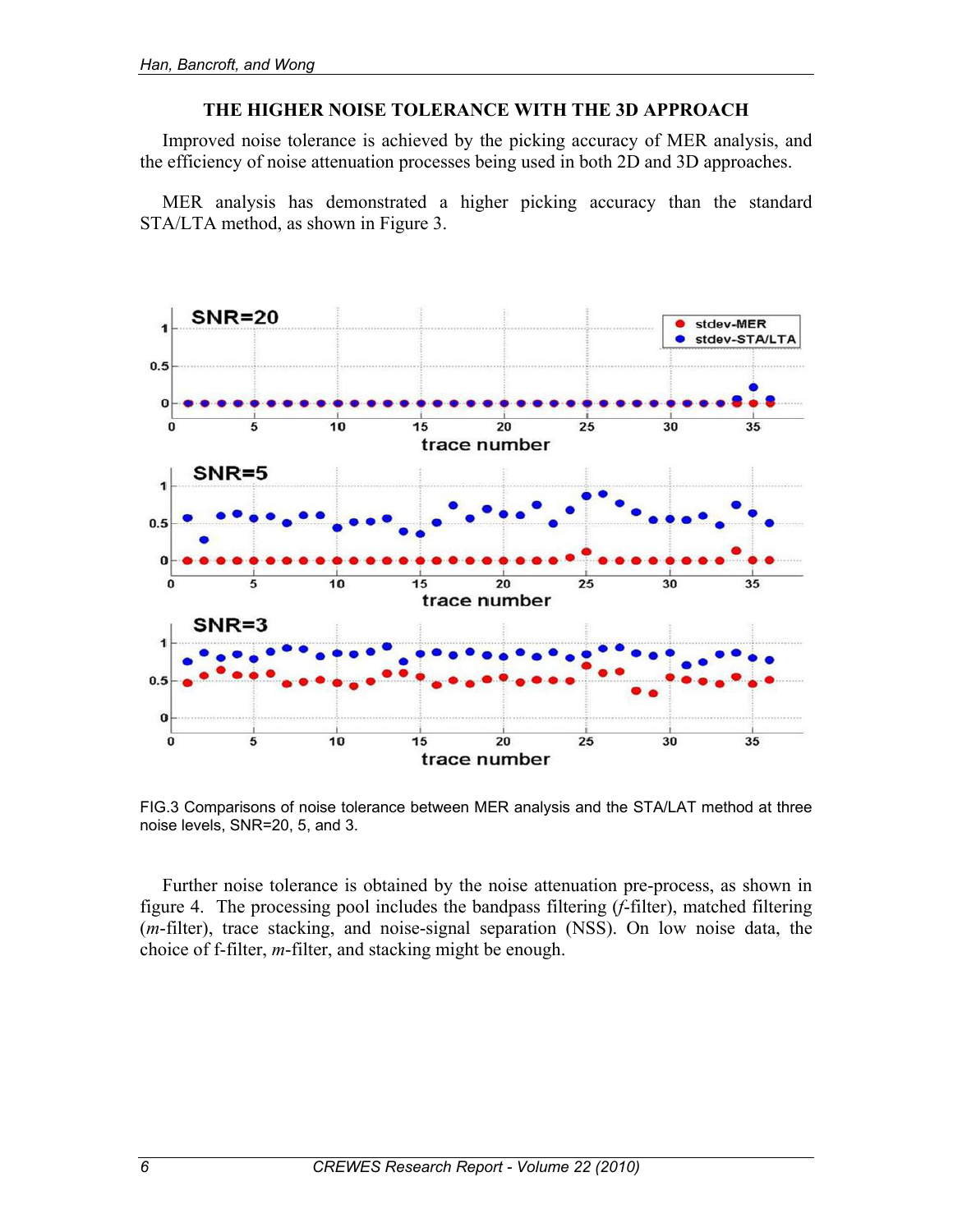

FIG.4 Noise attenuation and efficiency test. (a) seismograms of true waveforms; (b) noisy seismograms (c) noisy seismogram alignment after f-filter, m-filter, and MER shifting; the bottom red trace is the normalized stacking trace; (d) signal component of noisy traces after NSS; (e) separated Gaussian noise components after NSS.

However, the 3D approach has demonstrated a higher noise tolerance than the 2D approach during our extensive testing, as illustrated by Table 1 and Table 2. We believe that it is achieved by the statistical and spatial strengths the 3D approach has over the 2D approach, which may be further explained within the following context.

## **THE LOW LOCATION UNCERTAINTY WITH BOTH THE 2D AND 3D APPROACHES**

The statistics of the location uncertainty are based on the synthetic data for 6 different situations in terms of noise level and geophone spacing. The 2D approach was investigated more extensively with 100 cases for each situation, resulting in 600 cases for all 6 situations, while the 3D approach was tested with only 30 cases for each situation, resulting in 180 cases for all 6 statistics.

Our research goal is to achieve a low location uncertainty at a noise level of SNR=3.

The 2D approach meets this demand with geophone spacings of 50 meters or 25 meters, but not at 10 meters, as shown in Table 1. However, the 3D approach exhibits the low uncertainty sustainably at all geophone displacements at the noise level of SNR=3, as shown in Table 2.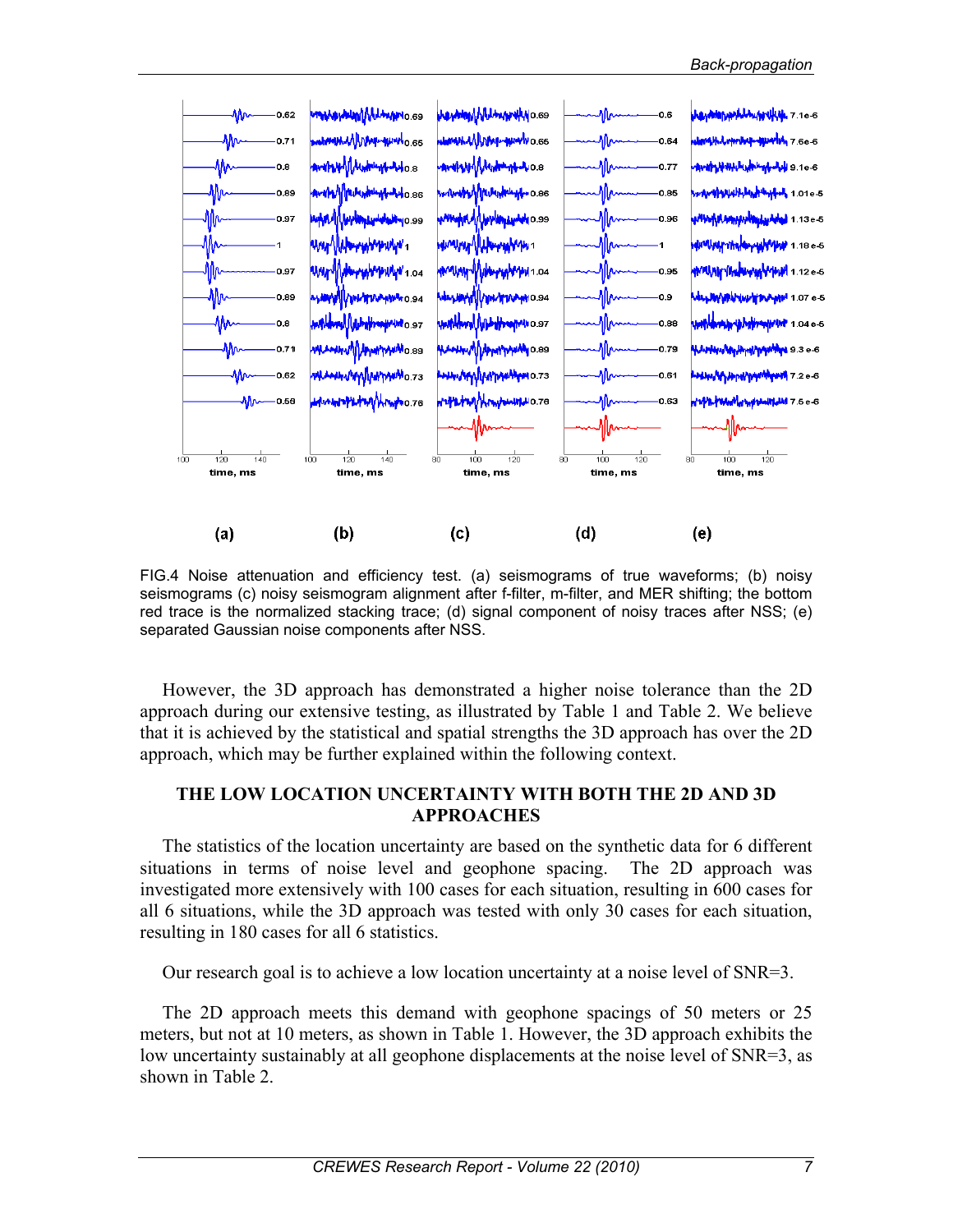Although both approaches achieve ways for hypocenter location with low uncertainty, the 3D approach exhibits the more accurate location-estimations and the much lower standard deviations at all situations, in comparing Table 1 to Table 2. As both approaches have the essentially same methodology for first P-arrivals, noise tolerance, and back-propagation analysis, the reason of better performance with the 3D approach is attributed to statistical and spatial advantages.

The 2D approach is limited to single vertical well monitoring; therefore we cannot obtain enough statistical samples for an accurate and stable result. However, three wells are applied with the 3D approach; besides the statistical advantage, raypaths from three directions, produce an overlap volume containing the hypocenter. With wells chosen to form an approximately right angle with the expected hypocenter, improved results are expected.

However, the more wells that are used, the more expensive the experiment becomes, and at some level, there may be no a improvement in the quality of the final result. In that case, the 2D approach may become a practical and economic alternative.

> **Statistics of the Location Uncertainty** by the 2D Approach of Back-propagation Analysis

|     | <b>Noise</b> | <b>Spacing</b> | <b>Estimated</b> | <b>Hypocenter</b>         | <b>Locations</b>           |
|-----|--------------|----------------|------------------|---------------------------|----------------------------|
|     | <b>SNR</b>   | dR(m)          | Xs(m)            | $\mathbf{Ys}(\mathbf{m})$ | $\mathbf{Z}\mathbf{s}$ (m) |
|     | 10           | 10             | $390 \pm 28$     | $292 \pm 22$              | $2148 \pm 7$               |
|     | 10           | 25             | $398 \pm 13$     | $298 + 10$                | $2151 \pm 3$               |
|     | 10           | 50             | $401 \pm 8$      | $301 \pm 7$               | $2149 \pm 4$               |
|     | 3            | 10             | $264 \pm 58$     | $195 \pm 43$              | $2122 \pm 14$              |
|     | 3            | 25             | $386 \pm 37$     | $286 \pm 30$              | $2151 \pm 12$              |
|     | 3            | 50             | $410 \pm 27$     | $301 \pm 23$              | $2152 \pm 15$              |
| The | True         | Location:      | 400m             | 300 <sub>m</sub>          | 2150 <sub>m</sub>          |

Table 1: Statistics of location uncertainty results from 600 cases for 6 groups of parameters.